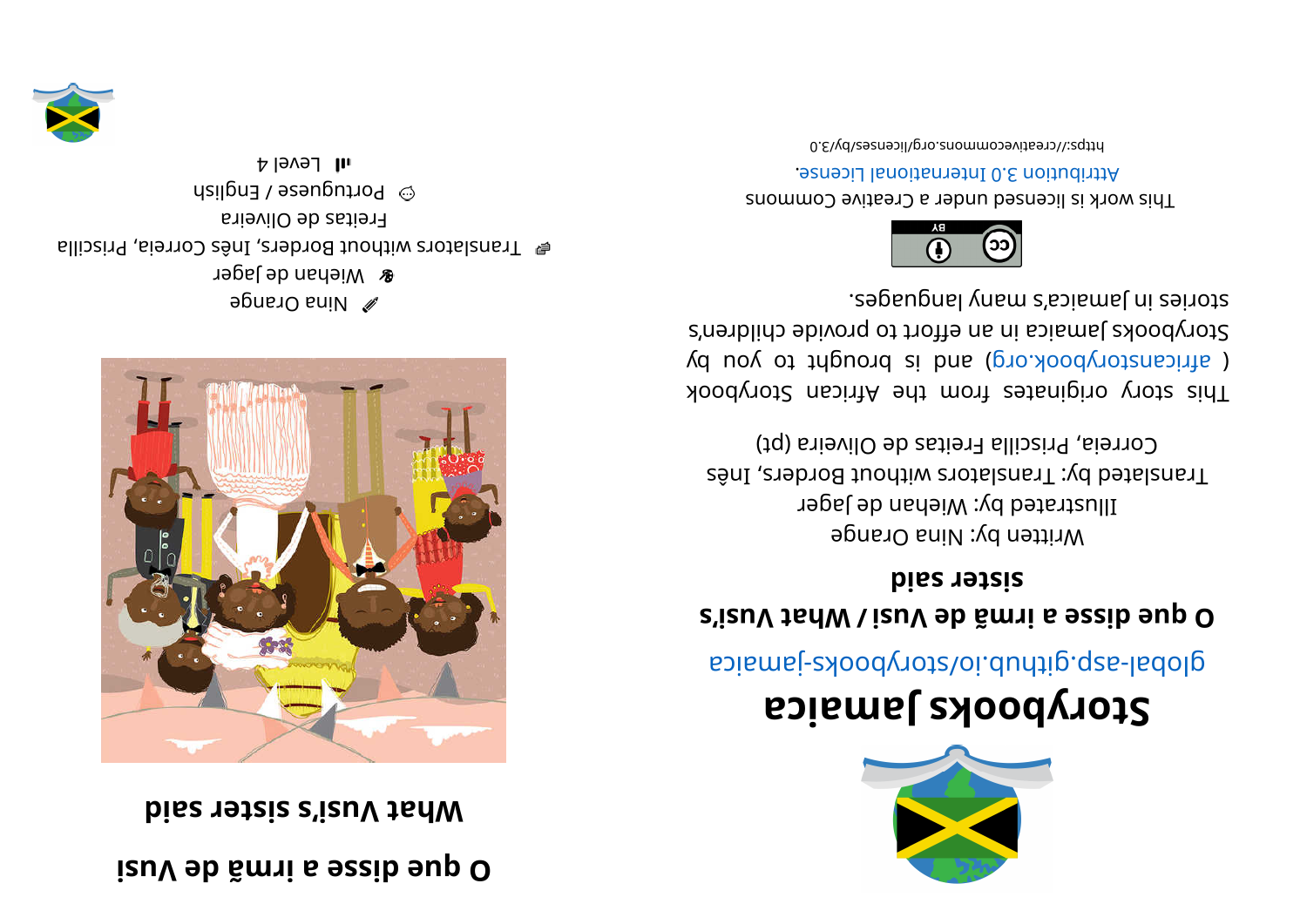

Certa madrugada, a avozinha de Vusi o chamou: "Vusi, leva este ovo para os teus pais. Eles querem fazer um grande bolo para o casamento da tua irmã".

• • •

Early one morning Vusi's granny called him, "Vusi, please take this egg to your parents. They want to make a large cake for your sister's wedding."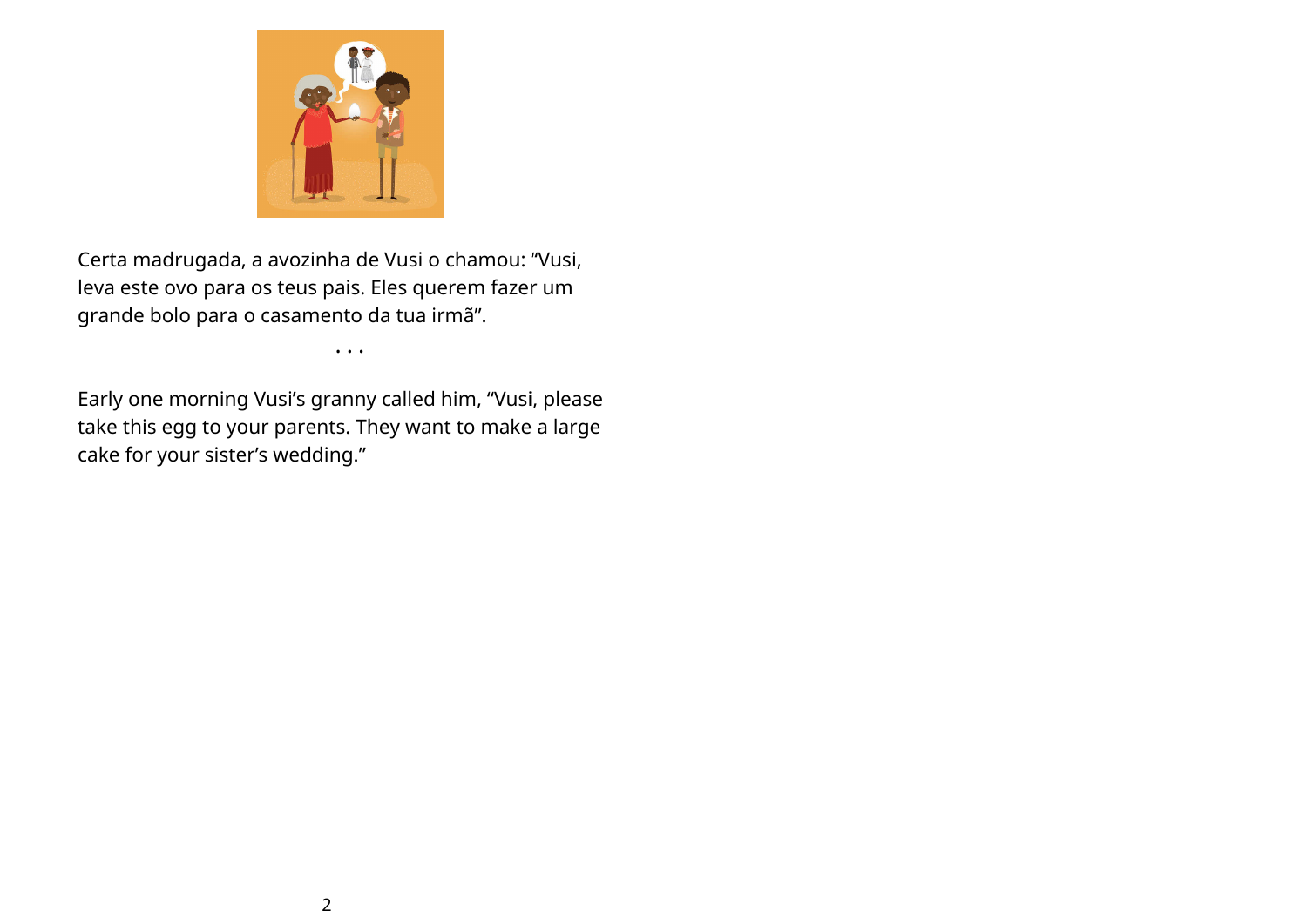

celebrar este dia!" - E assim fez Vusi. feliz. Agora, veste a sua roupa de cerimónia e vamos interessa o bolo! Estamos todos juntos e, por isso, estou meu irmão, eu não quero saber dos presentes. Nem me A irmă de Vusi pensou por uns momentos, e disse: "Vusi,

.bib izuV tarw e'tart oz put on your smart clothes and let's celebrate this day!" And about the cake! We are all here together, I am happy. Now brother, I don't really care about gifts. I don't even care yusi's sister thought for a while, then she said, "Yusi my



uondeup ovo O .enovnà smu me o-uonita e izuV eb zoăm zab ovo o uonit saqan mU .stunit obnadnaqa eesaqan siob uontroome izuV , aisq zob saso a shad odnimso oV

.əxond ggə ənT .eent a ta bods bus izuV mont gpe ent bedds g yod enO On his way to his parents, Vusi met two boys picking fruit.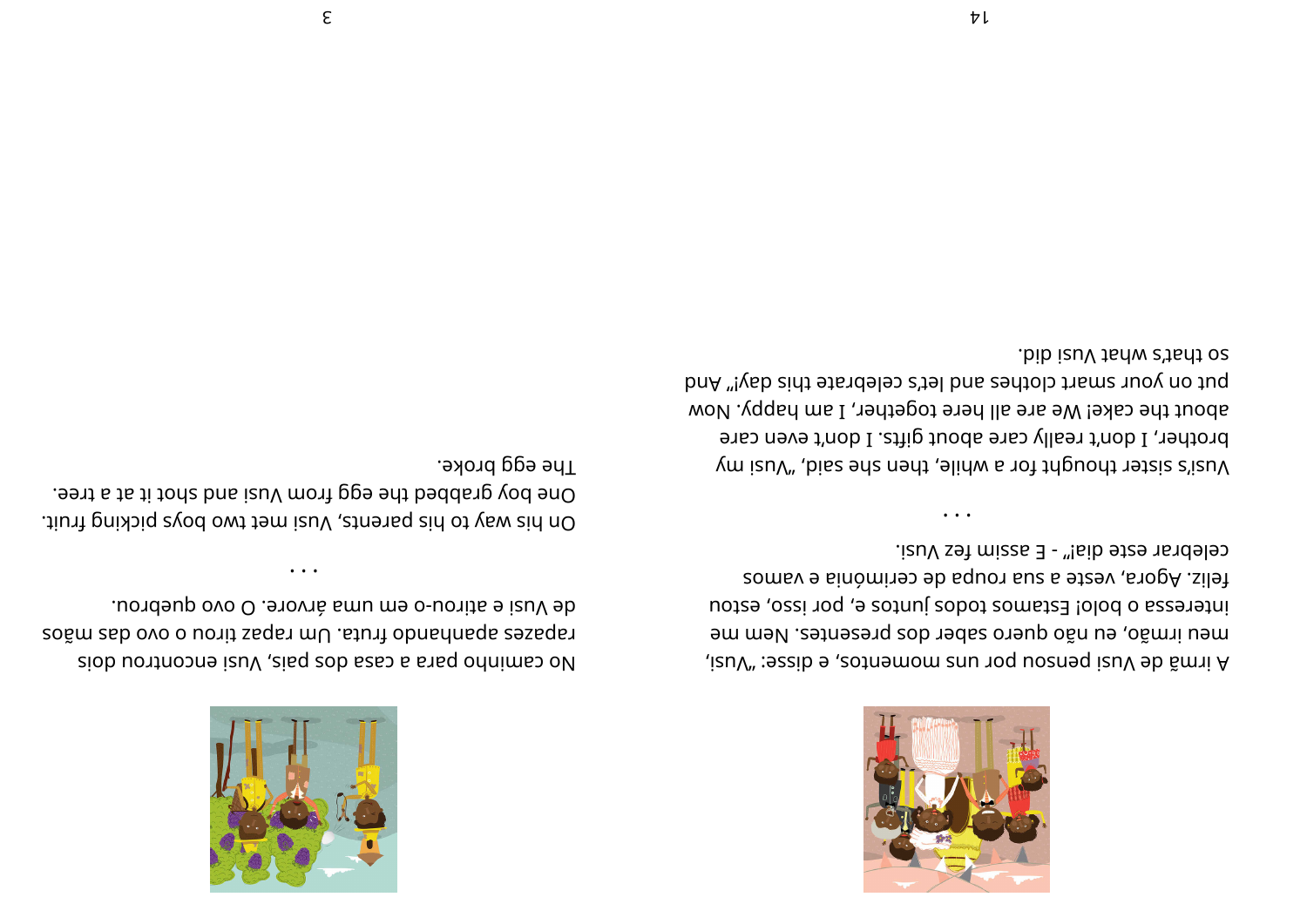

"O que você fez?", gritou Vusi. "Aquele ovo era para um bolo. O bolo era para o casamento da minha irmã. O que é que a minha irmã dirá se não tiver bolo de casamento?".

• • •

"What have you done?" cried Vusi. "That egg was for a cake. The cake was for my sister's wedding. What will my sister say if there is no wedding cake?"



"O que é que devo fazer?", gritou Vusi. "A vaca que fugiu era uma presente em troca da palha que os construtores me deram. Os construtores deram a palha porque quebraram a madeira dos apanhadores de fruta. Os apanhadores de fruta deram a madeira porque quebraram o ovo para o bolo. O bolo era para o casamento. Agora, nem ovo, nem bolo, nem presente".

"What shall I do?" cried Vusi. "The cow that ran away was a gift, in return for the thatch the builders gave me. The builders gave me the thatch because they broke the stick from the fruit pickers. The fruit pickers gave me the stick because they broke the egg for the cake. The cake was for the wedding. Now there is no egg, no cake, and no gift."

• • •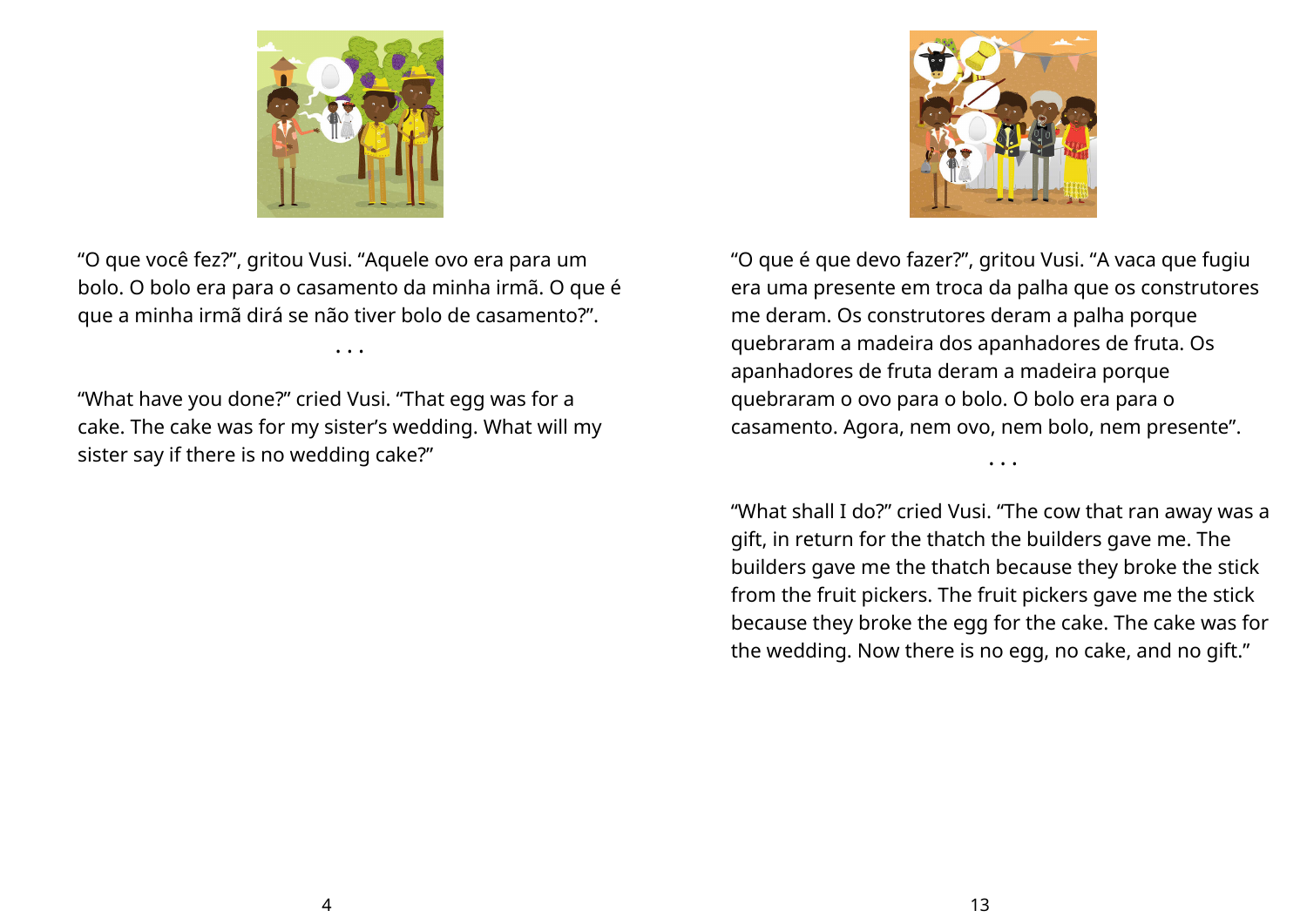

começado a comer. msnhit si zobabivnos zO .ămai suz sb otnemszas o snaq jantar. E Vusi se perdeu no caminho. Chegou muito tarde Mas a vaca fugiu de volta para o agricultor na hora do

sister's wedding. The guests were already eating. vusi got lost on his journey. He arrived very late for his But the cow ran back to the farmer at supper time. And



rapazes. Vusi continuou a sua caminhada. esop mu əssip "smini sus e sared siləpem əb opebəd əssə podemos lhe ajudar com o bolo, mas podemos lhe dar OšV" .izuV obasovonq 1et manatamal zesaqa ro

. vemuoj sin no beunitnos izuV . eno the cake, but here is a walking stick for your sister," said The boys were sorry for teasing Vusi. "We can't help with

 $\ddot{\phantom{a}}$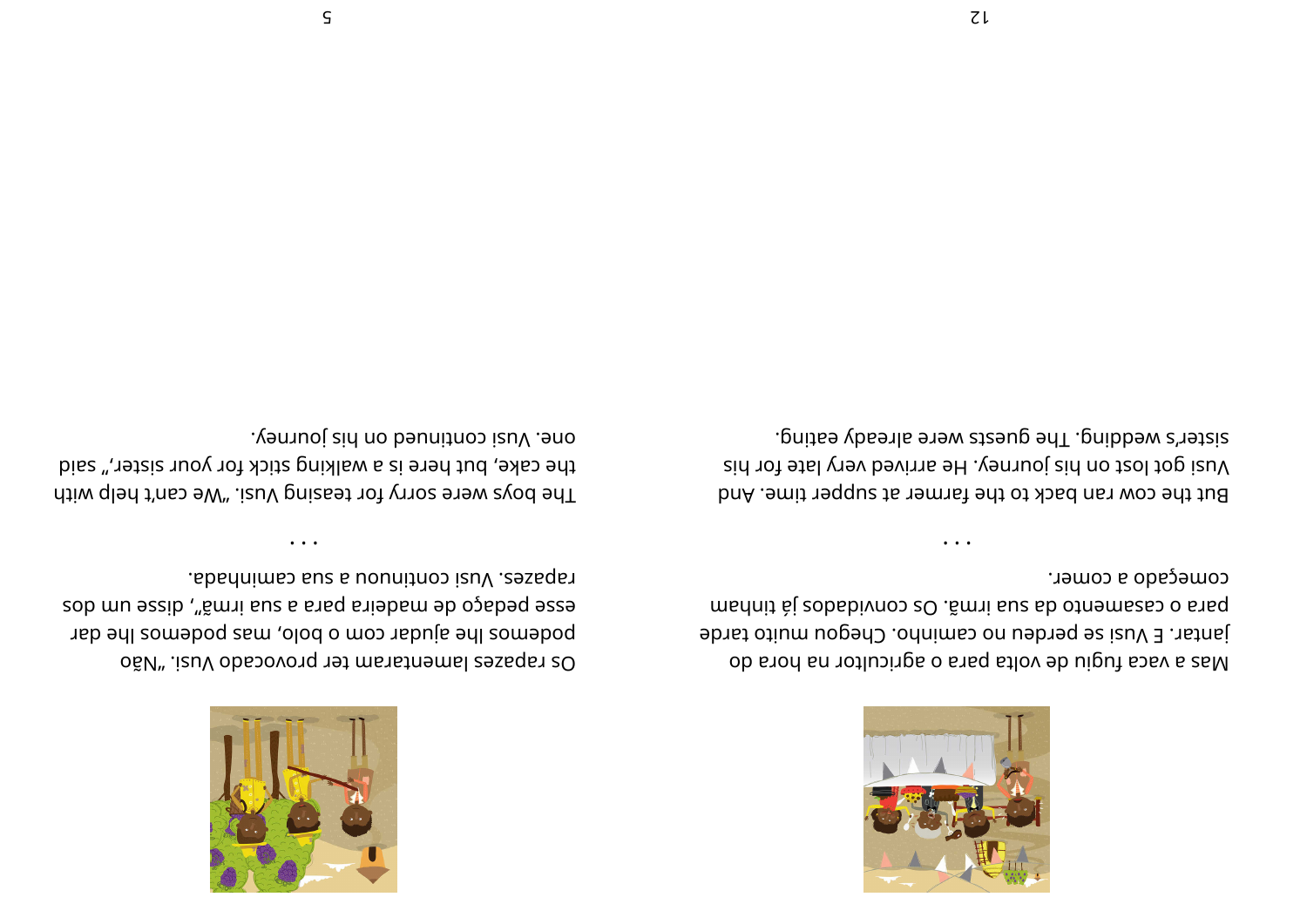

No meio do caminho, encontrou dois homens construindo uma casa. "Podemos usar essa madeira forte?", perguntou um. Mas a madeira não era suficientemente forte para o edifício e quebrou.

• • •

Along the way he met two men building a house. "Can we use that strong stick?" asked one. But the stick was not strong enough for building, and it broke.

A vaca lamentou ter sido gulosa. O agricultor concordou que a vaca deveria seguir Vusi como presente para a sua irmã. E então Vusi continuou a caminhada.

• • •

The cow was sorry she was greedy. The farmer agreed that the cow could go with Vusi as a gift for his sister. And so Vusi carried on.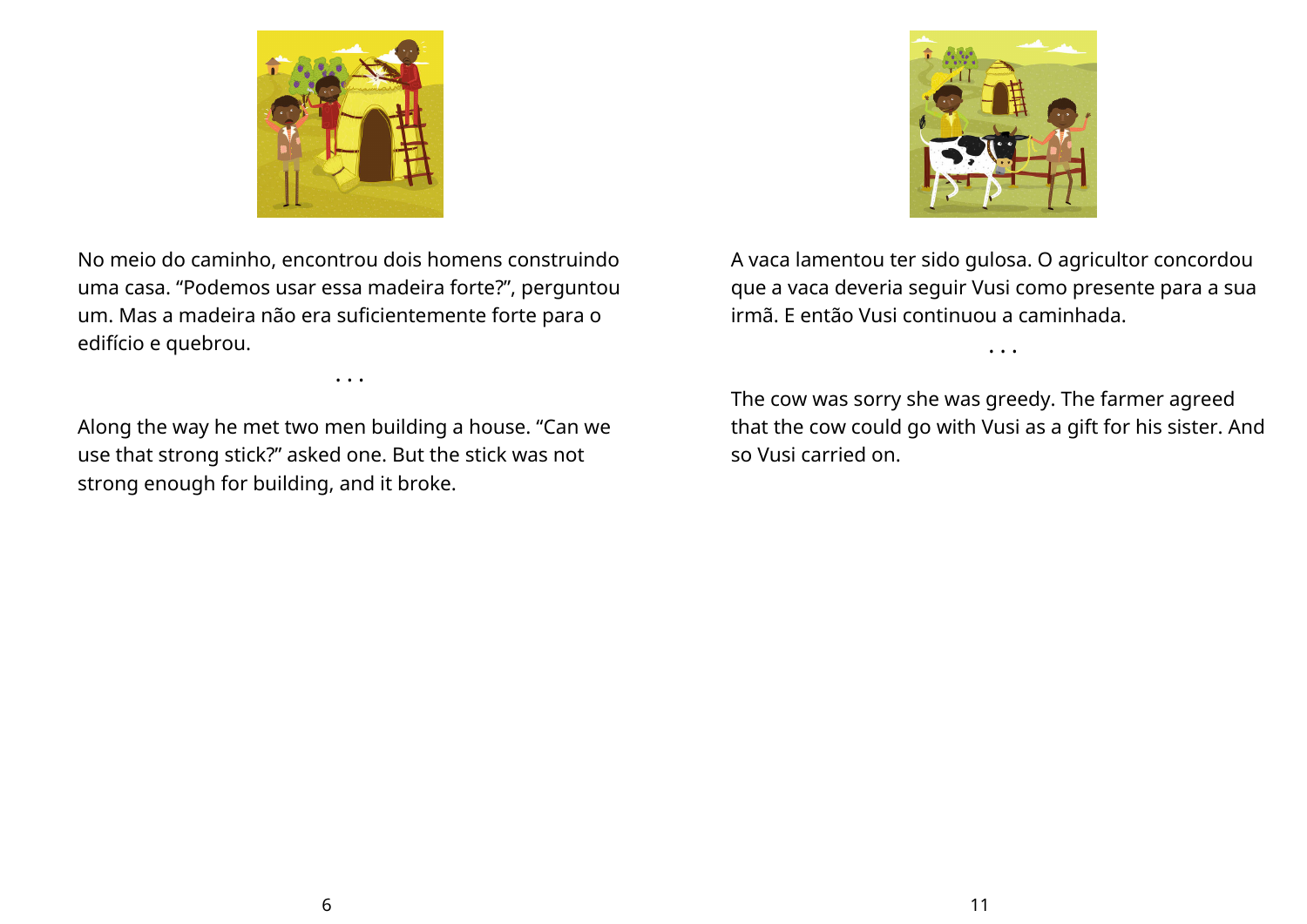

et neser p mussed is negaled as a gigar paper and one capte. adlag asse mareb zenotunt and so . ãmi adnim a araq porque quebraram a madeira dos apanhadores de fruta. mare apaupares deram-me a maqeira pupu e up are nepranamenta o shaq ara olod O . ãmi annim ab olod o araq ovo o casamento da minha irmã. Agora, nem ovo, nem bolo, "făm i shnim a àrib eup O . et neserq men

• • •

what have you dones" cried Vusi. "isuv bais " and by evailable and  $\theta$ for my sister. The builders gave me the thatch because they broke the stick from the fruit pickers. The fruit pickers gave me the stick because they broke the egg for  $m$ sister's cake. The cake was for my sister's wedding. Now there is no egg, no cake, and no gift. What will my sister esλن,



mu are fez?", gritou Vusi. "izuV uoting are aup O" em sturf eb zerobadnaga z0 . åmi adnim a stag etneserg O .olod o shed ovo o manshelp euphoq shiebam a materi men, ar ogay i ar og ar og men ar ol od isv ãm i adnim a eup O . et neser que a lo dod men, ovo aizer *خ* 

• • •

rof the sam stick was a gift tor the dougly culted Mean and the round to the tour. my sister. The fruit pickers gave me the stick because they broke the egg for the cake. The cake was for my sister's wedding. Now there is no egg, no cake, and no gift. What will my sister say?"